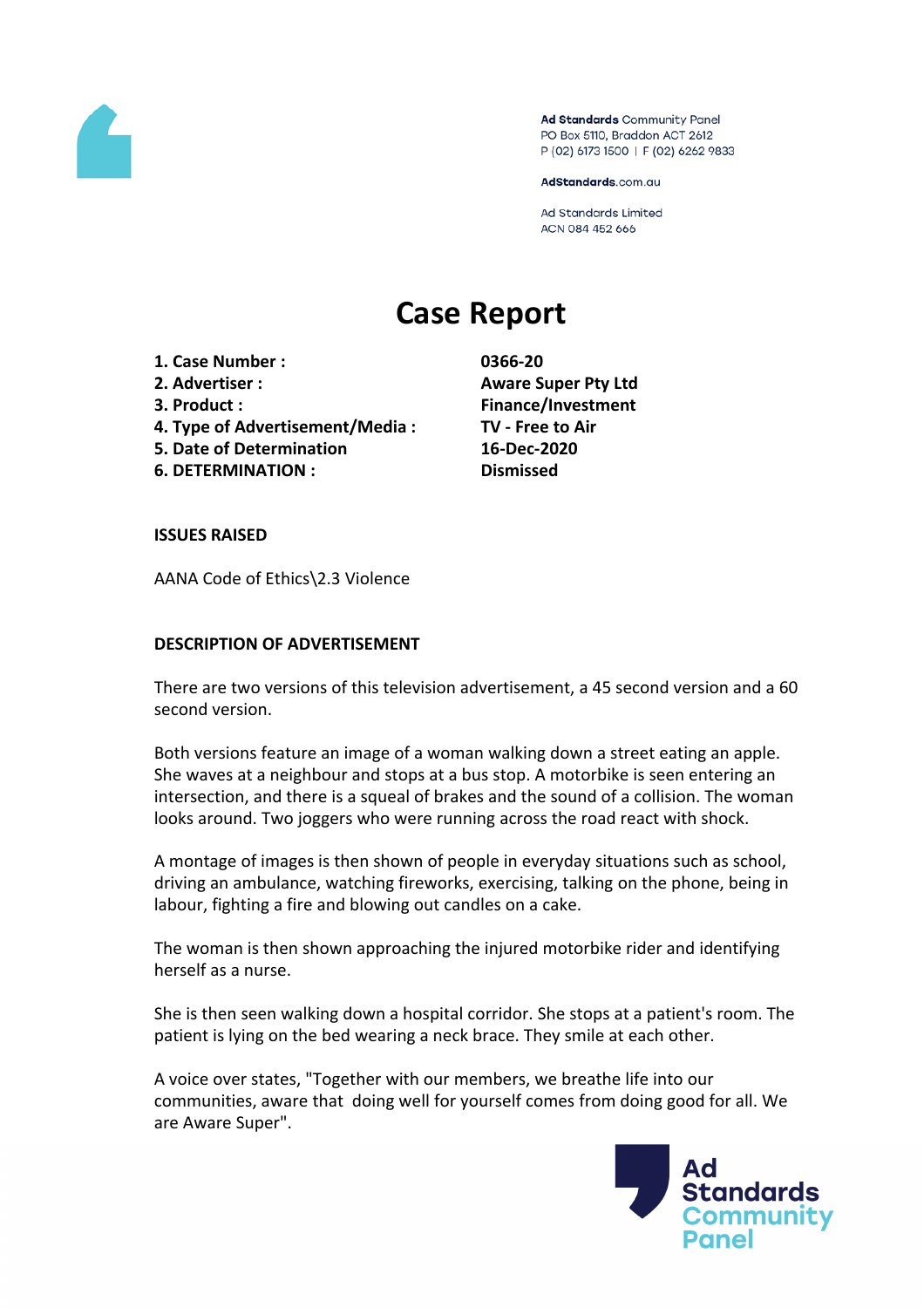

#### **THE COMPLAINT**

Comments which the complainant/s made regarding this advertisement included the following:

*Severely disturbing scene of the actual collision of motor cycle and car, then very graphic scene of the accident and injured person*

*I object as this advertisement re traumatised me and my grandson watching a real life fatal accident in our life replayed on our free to air screens. So many motorcyclists are killed on the road, I assume it not just me and my 12 year grandson whose father my so died this way. It is an unnecessary visual, so dramatic I do not know what the ad is for!*

## **THE ADVERTISER'S RESPONSE**

Comments which the advertiser made in response to the complainant/s regarding this advertisement include the following:

*Aware Super is a profit for member superannuation fund. Most of our 1,100,00 members work in the public sector and healthcare – including law enforcement, emergency services and other professions that care for the community.*

*The format of the advert is a 60 and 45 second television commercial and is a brand advertisement for Aware Super.*

*Aware Super (Formerly First State Super) is the industry fund for the education, health, emergency services and public service sectors. The advert pays tribute, celebrates and honours the spirit and actions of the amazing work our members, particularly nurses and emergency services workers, do every day to care for our community – running towards scenes like those depicted in the advert, leaning in to breathe life into our communities.* 

*The advert showcases a range of our members breathing life into our communities as a montage which includes teachers, fire fighters, paramedics, home carers all breathing life in into our communities in different ways – creating a collective force for good. Our hero is an off duty nurse (obvious from her uniform, her actions and what she says) who runs to support a motorbike rider who was involved in an accident. We see her a few times – before the accident, after the accident and at the end with the motorbike rider in hospital. The accident scene was edited to ensure that it received a PG rating before going to market.*

*The connection between the actions of our members in their daily lives and their super is that, they inspire us to invest their super in ways that improves our communities,*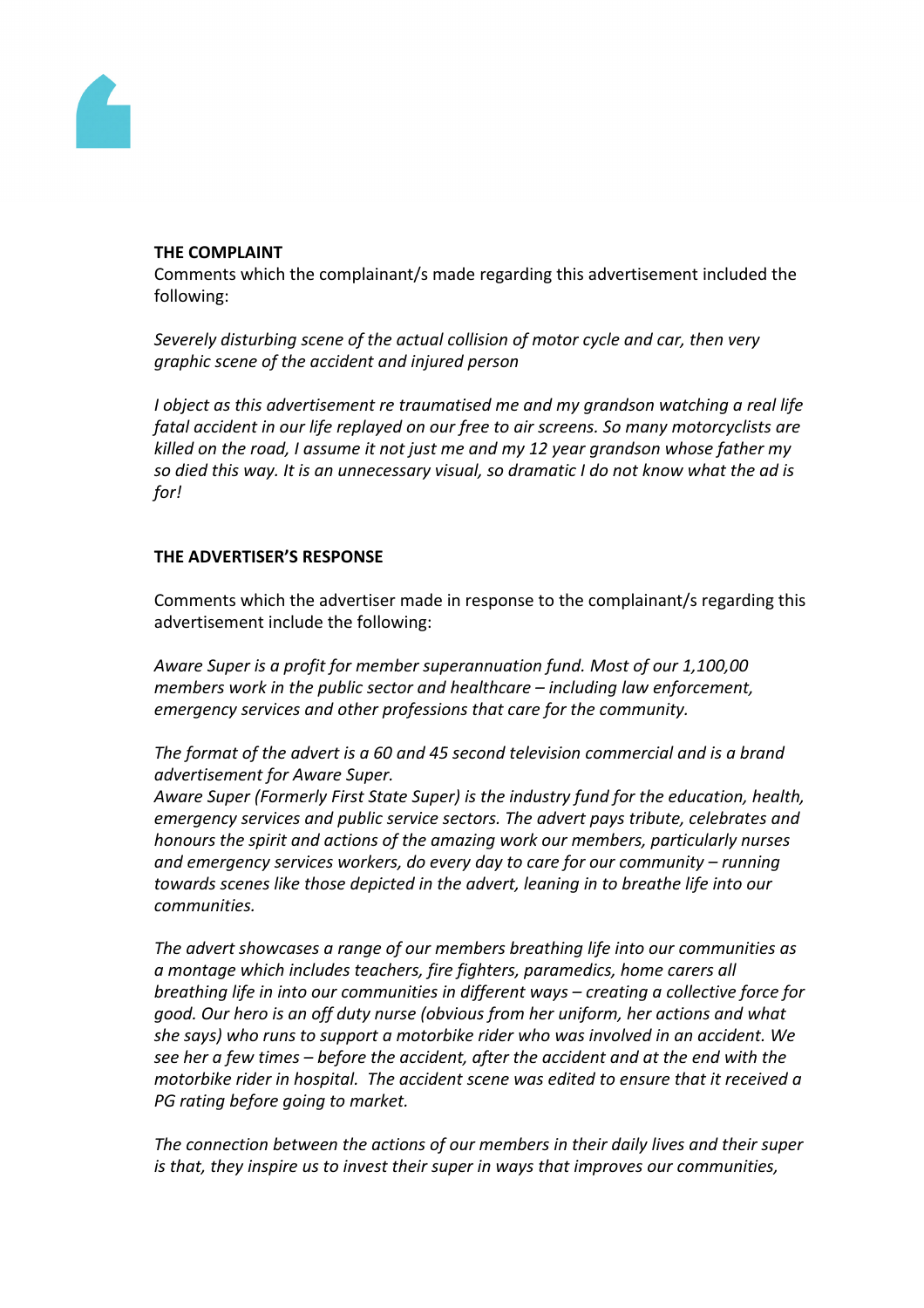

*builds a more sustainable economy and supports growth. Together we are a collective force that will do well for our members and good for all.*

*The brand advert is accompanied in market at the moment by a 30 second investment advert that profiles how we invest and what we invest in. In the New Year we will also launch two new 30 second spots – one that features the advice and support we can provide, and one that focuses on the benefits we offer members in retirement. Our nurse will feature throughout, alongside other members, however, the motorbike accident scene is only seen in the 45 second and 60 second brand spots. The end frame contains the corporate logo, URL, a super of the former organisational name of First State Super and "An industry fund for all".* 

*The accident scene in question sets out to showcase the comfort and support a nurse provides to a motorcycle rider who was involves in an accident. The scene is depicted twice during the advertisement:*

*1. Establishing the scene – a motorbike rider crossing an intersection and a vehicle is approaching. A crash is heard and there is sudden pause of motion from nearby pedestrians They stop and look and then take a breath. One of the onlookers is a nurse who is waiting at a nearby bus stop on her way to work.*

*2. Support scene – in this scene you see motorbike rider on the road. The nurse runs to his aid, motions an onlooker to check on the driver in the vehicle involved in the accident. The nurse comforts the motorbike rider and informs him that she is a nurse and she will stay with him. The motorbike riders helmet visor is up, you can see his face, he is conscious and has a minor cut on his nose. The scene then cuts to the next scene within the advertisement.*

*The objective of our advertising is to increase awareness of Aware Super among both our members and non-members in aligned industries. The premise of the advertisement is that our members are those people that support others in their daily lives – they breathe life into our communities and we provide them with the support they need.*

*We took great care to ensure that all the scenes in Aware Super's advertising accurately reflect the reality for our members. We worked closely with relevant unions and employers to gain their support and counsel on the scenes as they were developed.*

*The relevant scenes were developed with the support of New South Wales Nurses and Midwives' Association. The scene does not fully show the accident occurring. The motorcycle rider in the scene is conscious and the nurse is providing comfort and support. The advertisement does not show the accident or that the motorcycle rider is severely hurt. There are no acts of violence as per the definition 2.3 in the AANA code of ethics.*

*The advertisement launched in mid-November 2020 and has appeared in top rating P programs in NSW, VIC WA metro and regional free-to-air stations, catch-up television.*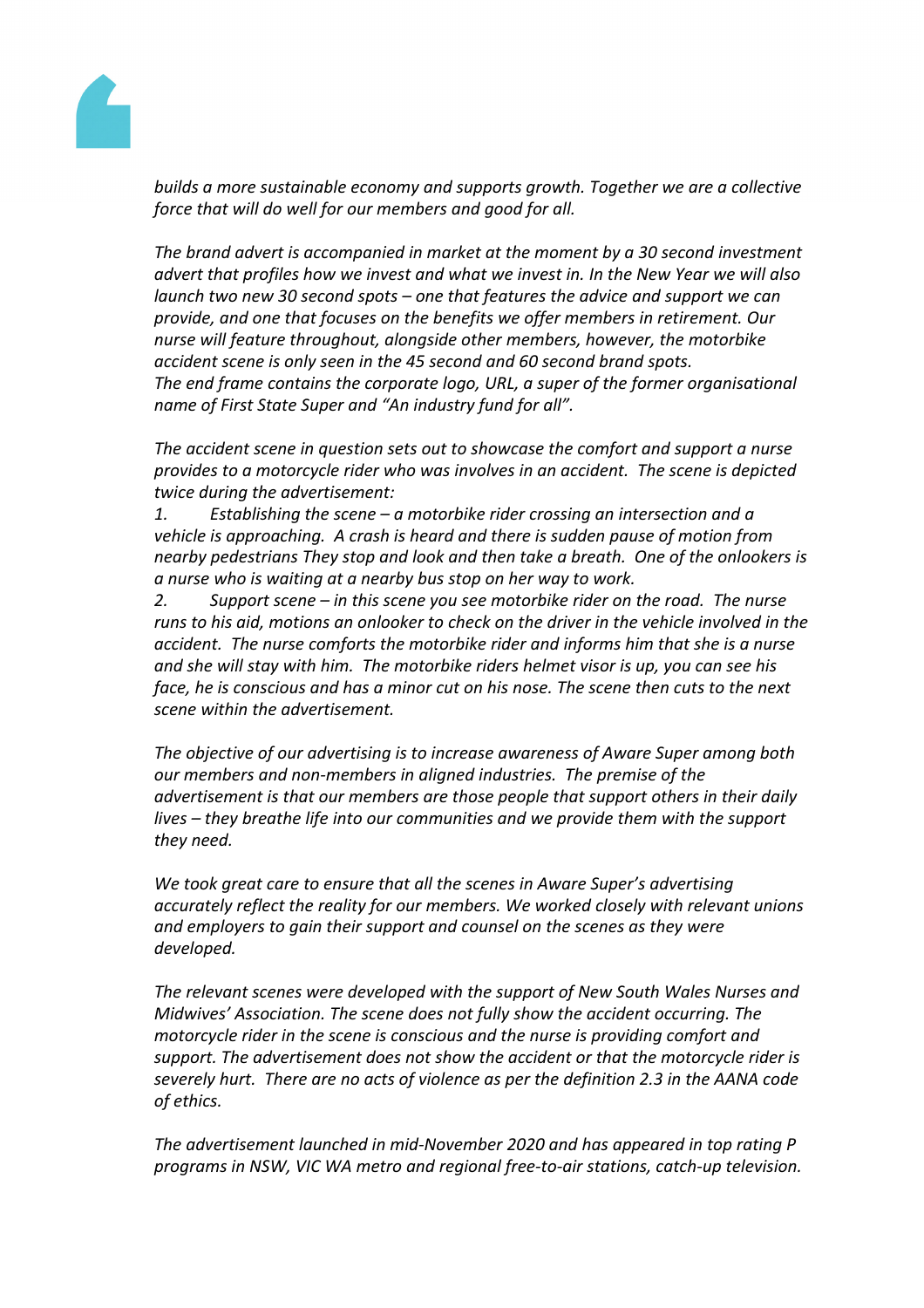

*The advertising was also amplified through Aware Super social media channels since its launch.* 

*Clear Ads, Free TV Australia Ltd has rated both the 60 and 45second advert P. Reference number P8M8IFIA.*

*In light of the foregoing, we do not believe that the advertisement breaches ethics in relation to:*

- *2.1 Discrimination or vilification;*
- *2.2 Exploitation or degrading;*
- *2.4 Sex, sexuality and nudity;*
- *2.5 Language;*
- *2.6 Health and Safety; and*
- *2.7 Distinguishable as advertising.*

#### **THE DETERMINATION**

The Ad Standards Community Panel (Panel) considered whether the advertisement breaches Section 2 of the AANA Code of Ethics (the Code).

The Panel noted the complainants' concerns that the advertisement:

- Showed a severely disturbing scene of the actual collision of motor cycle and car, then very graphic scene of the accident and injured person
- Is an unnecessary visual, so dramatic I do not know what the ad is for!
- Re-traumatised me and my grandson watching a real life fatal accident in our life replayed on our free to air screens

The Panel viewed the advertisement and noted the advertiser's response.

## **Section 2.3 Advertising or Marketing Communications shall not present or portray violence unless it is justifiable in the context of the product or service advertised.**

The Panel noted the Practice Note for the Code includes: "Consequences of violence may also be prohibited however graphic depictions of traffic accidents…may be justified by the community safety message involved. The Community Panel has also found that a strong suggestion of menace presents violence in an unacceptable manner and breaches this section of the Code."

## **Does the advertisement contain violence?**

The Panel noted that advertisement contained various scenes of people both alone and in groups, including images of a woman giving birth, an ambulance driver, firefighters, a woman running, a man breathing. The Panel noted that the issue of concern appeared to be the main storyline of the advertisement in which a